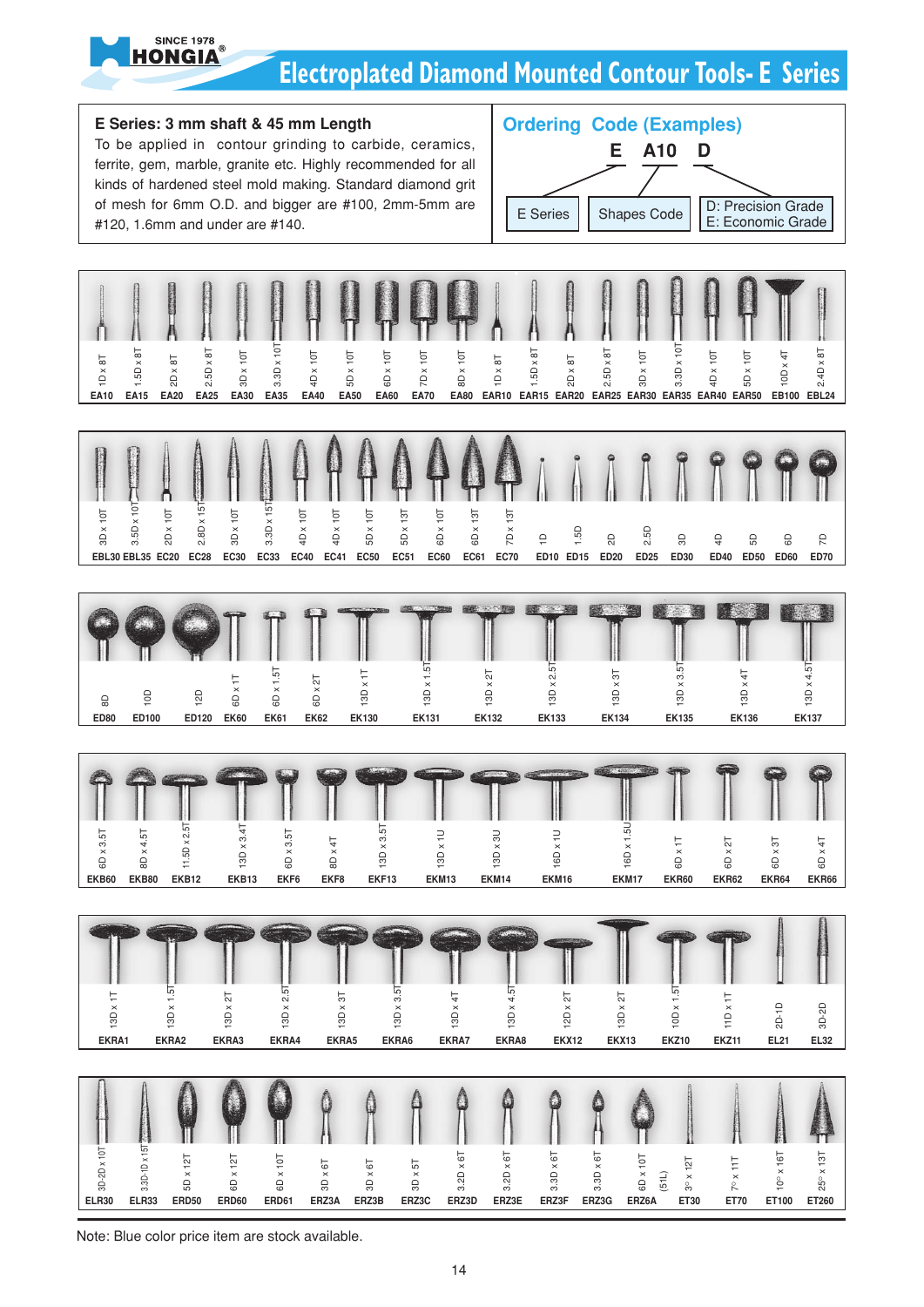

# **Electroplated Diamond Mounted Tools- G Series**



Note: Blue color price item are stock available.